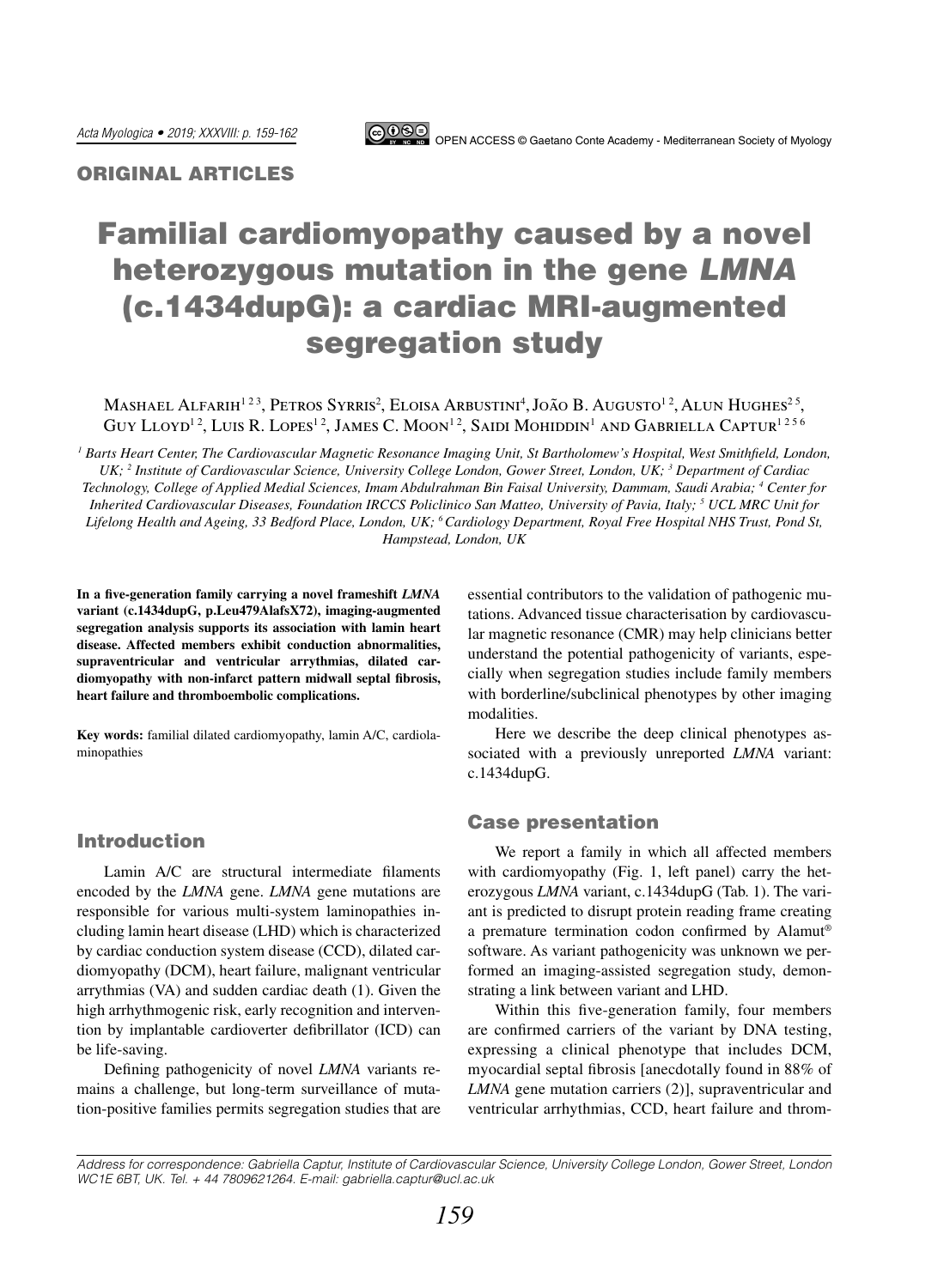

Figure 1. CMR-assisted segregation study for a family with novel LMNA frameshift variant c.1434dupG, p.Leu479AlafsX72 [Classification by ClinVar "not provided"; ACMG: "pathogenic (Ia)"; gnomAD: "absent"].

| Variant                         | c.1434dupG, p.Leu479AlafsX72                                                                                                                                                                                                                                       |  |  |  |  |  |
|---------------------------------|--------------------------------------------------------------------------------------------------------------------------------------------------------------------------------------------------------------------------------------------------------------------|--|--|--|--|--|
| <b>Mutation status</b>          | Autosomal dominant, heterozygous                                                                                                                                                                                                                                   |  |  |  |  |  |
| Variant type                    | Frameshift (truncation predicting mutation)                                                                                                                                                                                                                        |  |  |  |  |  |
| Molecular consequence           | NM_170707: c.1434dupG: loss-of-function variant                                                                                                                                                                                                                    |  |  |  |  |  |
| Genomic location                | Chr 1: 156, 114, 707-156, 140, 089                                                                                                                                                                                                                                 |  |  |  |  |  |
| Variant location                | Exon 8: Single nucleotide duplication, premature termination codon;<br>downstream of the nuclear localization signal (NLS, exon 7) but upstream<br>of the C-terminal tail*                                                                                         |  |  |  |  |  |
|                                 | * Recent data suggests that there is an association between more ad-<br>verse cardiac phenotype and LMNA mutations upstream of the NLS or up-<br>stream of the tail (Captur et al., 2018. Doi: 10.1136/openhrt-2018-000915).                                       |  |  |  |  |  |
| Phenotypic group                | Dilated cardiomyopathy-conduction disease (DCM-CD)                                                                                                                                                                                                                 |  |  |  |  |  |
| GnomAD database                 | Absent                                                                                                                                                                                                                                                             |  |  |  |  |  |
| ClinVar clinical significance   | Not reported                                                                                                                                                                                                                                                       |  |  |  |  |  |
| ACMG assertion of pathogenicity | Pathogenic (la)<br>Using American College of Medical Genetics and Genomics/Association<br>for Molecular Pathology (ACMG/AMP) criteria: the variant fulfills PVS1, PP1,<br>PM2 and PP4 (1 x very strong, 1x moderate and 2 x supporting) implying<br>pathogenicity. |  |  |  |  |  |
| Type of analysis                | Direct fluorescent DNA sequencing for exon 8                                                                                                                                                                                                                       |  |  |  |  |  |

Table 1. Novel *LMNA* genetic variant summary.

boembolic complications (Tab. 2). There was a history of sudden death in seven members, interestingly all males [male gender is an adverse prognostic marker in LHD (3)]: proband II-10 died suddenly in his 40s likely from paternal inheritance of the variant as his father (I-1) died abruptly in his 50s (no genetic data available for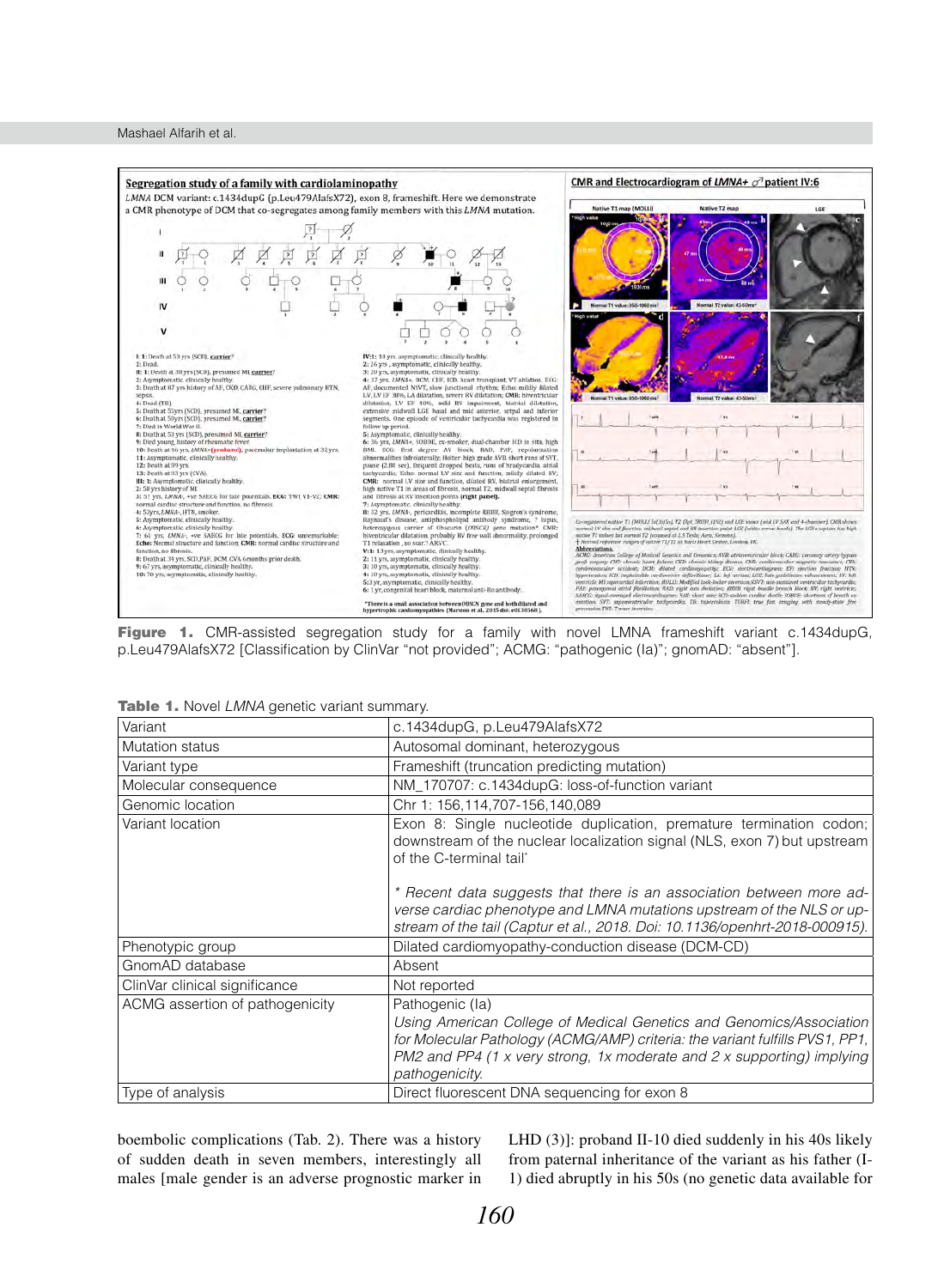Familial cardiomyopathy caused by a novel heterozygous mutation in the gene *LMNA*

|                       |            |                          | <b>Adverse events</b> |                          |            |            |            | <b>ECG/holter</b> |            |                          |         |                          | <b>CMR</b>      |
|-----------------------|------------|--------------------------|-----------------------|--------------------------|------------|------------|------------|-------------------|------------|--------------------------|---------|--------------------------|-----------------|
| <b>Family</b><br>code | <b>Sex</b> | <b>Genetic</b><br>status | mVA                   | <b>SCD</b>               | <b>CHF</b> | <b>CVA</b> | <b>DCM</b> | <b>Brady</b>      | <b>SVT</b> | <b>AVB</b>               | A.Fib/F | PAC/<br><b>PVC</b>       | <b>LGE</b>      |
| $I-1$                 | M          | NK(?)                    |                       | $+$                      |            |            |            |                   |            |                          |         |                          |                 |
| $II-1$                | M          | NK(?)                    |                       | $+$                      |            |            |            |                   |            |                          |         |                          |                 |
| $II-5$                | M          | NK(?)                    |                       | $+$                      |            |            |            |                   |            |                          |         |                          |                 |
| $II-6$                | M          | NK(?)                    |                       | $^{+}$                   |            |            |            |                   |            |                          |         |                          |                 |
| $II-8$                | M          | NK(?)                    |                       | $^{+}$                   |            |            |            |                   |            |                          |         |                          |                 |
| $II-10$               | M          | LMNA+                    |                       | $+$                      |            |            |            |                   |            |                          |         |                          |                 |
| $III-3$               | F          | LMNA-                    | $\qquad \qquad$       | $\overline{\phantom{0}}$ | -          | -          | -          | -                 | -          | $\overline{\phantom{m}}$ | -       | $\overline{\phantom{m}}$ | $\qquad \qquad$ |
| $III-4$               | M          | LMNA-                    |                       | -                        |            |            | -          |                   | -          | -                        |         | -                        |                 |
| $III-7$               | F          | LMNA-                    | $\qquad \qquad$       | -                        | -          | -          | -          | -                 | -          | $\overline{\phantom{m}}$ | –       | $\overline{\phantom{m}}$ |                 |
| $III-8$               | M          | LMNA+                    |                       | $+$                      |            | $^{+}$     | $+$        |                   |            |                          | $^{+}$  |                          |                 |
| $IV-4$                | M          | LMNA+                    | $+$                   |                          | $+$        |            | $+$        | $^{+}$            |            |                          | $^{+}$  |                          | $^{+}$          |
| $IV-6$                | M          | LMNA+                    |                       |                          |            |            |            | $^{+}$            | $+$        | $^{+}$                   | $+$     |                          | $^{+}$          |
| $IV-8$                | F          | LMNA-                    | -                     |                          |            |            |            |                   |            |                          |         | -                        | -               |

**Table 2.** Family study-disease progression and results of electrocardiogram, 24-hour Holter and CMR.

+/– Indicates presence/absence of the trait; blanks represent missing data. Abbreviations: A.Fib/F: atrial fibrillation/flutter; AVB: Atrioventricular block; Brady: bradyarrhythmia; CHF: congestive heart failure; CMR: cardiovascular magnetic resonance; DCM: dilated cardiomyopathy; ECG: electrocardiogram; F: female; LGE: late gadolinium enhancement; M: male; NK(?): Not known (genetic testing not done); PAC: Premature atrial contraction; PVC: premature ventricular contraction; SCD: sudden cardiac death; SVT: supraventricular tachycardia; mVA: malignant ventricular arrhythmia; *LMNA+: LMNA* gene mutation present; *LMNA-:* negative for *LMNA* gene mutation.

the latter). Members I-1, II-1, II-5, II-6 and II-8 died young and unexpectedly (no genetic data available). Patient III-8 carries the variant and expresses an overt DCM phenotype together with atrial fibrillation (AF). Two of his children were also found to be carriers: IV-4 expressed DCM with heart failure, advanced CCD and ventricular arrhythmias that required an ICD. A DCMpattern of extensive myocardial midwall septal fibrosis was noted by cardiovascular magnetic resonance (CMR) imaging. His brother IV-6, exhibited isolated right ventricular enlargement and biatrial dilatation in the context of AF, supraventricular arrhythmias and progressive CCD. Following multidisciplinary team (MDT) meeting discussion family member IV-6 received a primary prevention dual chamber ICD given his two risk factors for sudden cardiac death [male gender and non-missense *LMNA* mutation (4)]. His CMR similarly revealed midwall septal fibrosis matched by elevated native myocardial  $T_1$  times (Fig. 1, right panel). On follow-up, post-ICD, we detected a self-terminating ten-beat salvo of non-sustained ventricular tachycardia (VT).

DNA testing in their sister IV-8 with normal CMR, excluded the presence of an *LMNA* mutation but identified a variant of uncertain significance (VUS) in the *Obscurin* gene (*OBSCN*, c.21011C > G, p.Ser7004Cys). Although a few *OBSCN* mutations have been reported in the context of DCM and hypertrophic cardiomyopathy (5), their occurrence in heterozygous states in individuals from the general population argue against their pathogenicity.

#### **Discussion**

Our report describes a family in which the proband and affected family member harbour a novel potentially pathogenic mutation in *LMNA* gene (c.1434dupG). The mutation was not previously described in the literature, however the clinical course and ominous outcomes resemble those reported in cardiolaminopathy. In this family there were seven premature sudden deaths (6). In a multicentre study of 269 *LMNA* mutation carriers male gender, non-missense mutation, left ventricular ejection fraction < 45% and presence of non-sustained VT were found to be independent predictors of malignant VA (4). In this regard, member IV-4 with ICD satisfies all four risk factors whilst member IV-6 with progressive CCD and ICD scored positive for two risk factors (male, nonmissense mutation).

Pharmacological therapy in our *LMNA* gene mutation carriers with heart failure consisted of usual heart failure medications although in patients with bradyarrythmias, beta blockers were reserved till after device implantation or else discussed in a dedicated cardiomyopathy MDT meeting. Arrhythmias were managed according to standard clinical practice, and all decisions related to device implantation were reached after considering SCD risk factors and broader MDT discussion.

This pedigree analysis highlights the added value of CMR in segregation studies of LHD. For example, CMR potentially enables clinicians to better: 1) differentiate *LMNA*-DCM from other phenotypic mimics such